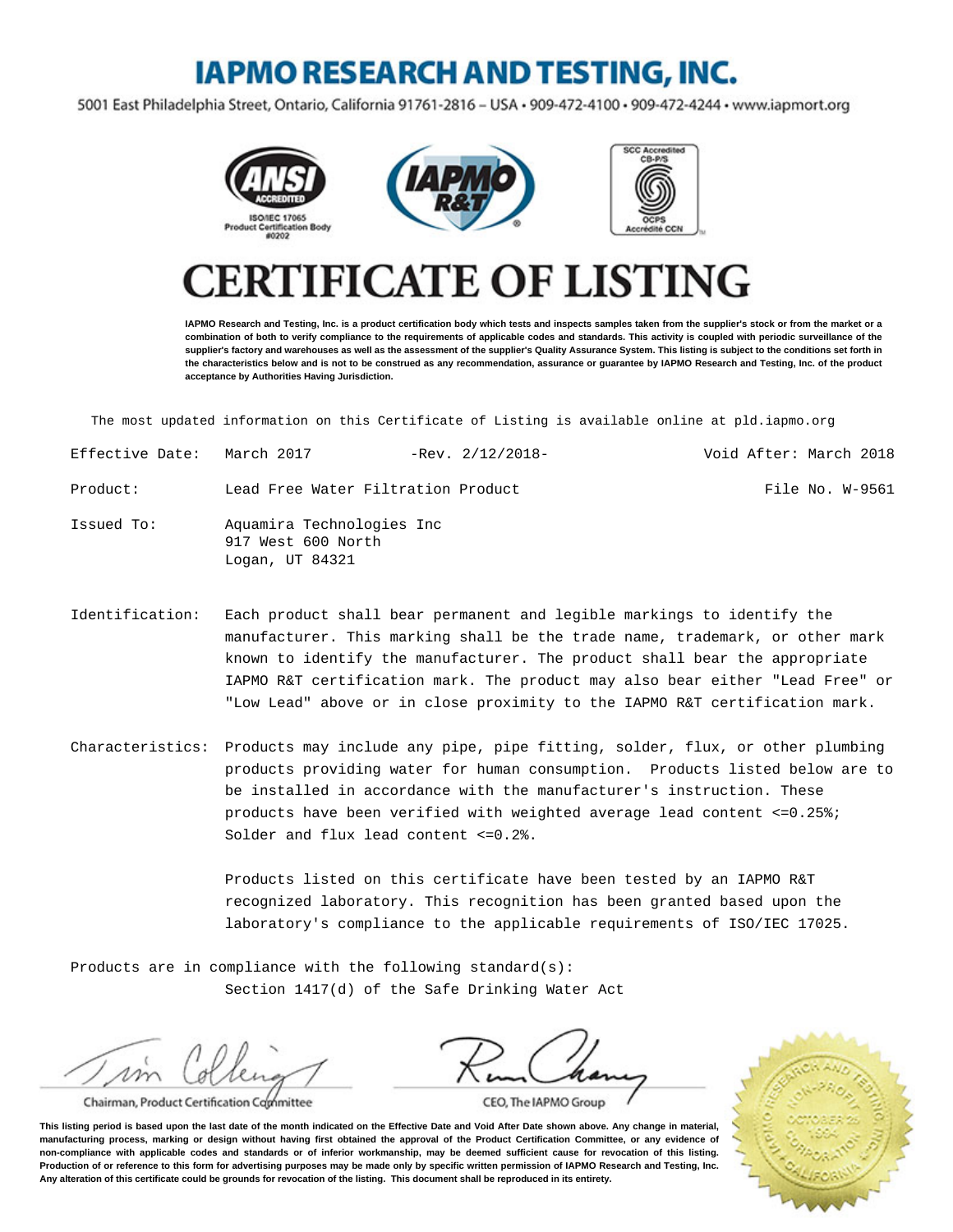## **IAPMO RESEARCH AND TESTING, INC. CERTIFICATE OF LISTING**

-Rev. 2/12/2018-<br>
Void After: March 2018

Product: Lead Free Water Filtration Product The Mondon Richard Rile No. W-9561

Issued To: Aquamira Technologies Inc

The lead content requirements of Section 116875 of the California Health & Safety Code NSF/ANSI 372-2016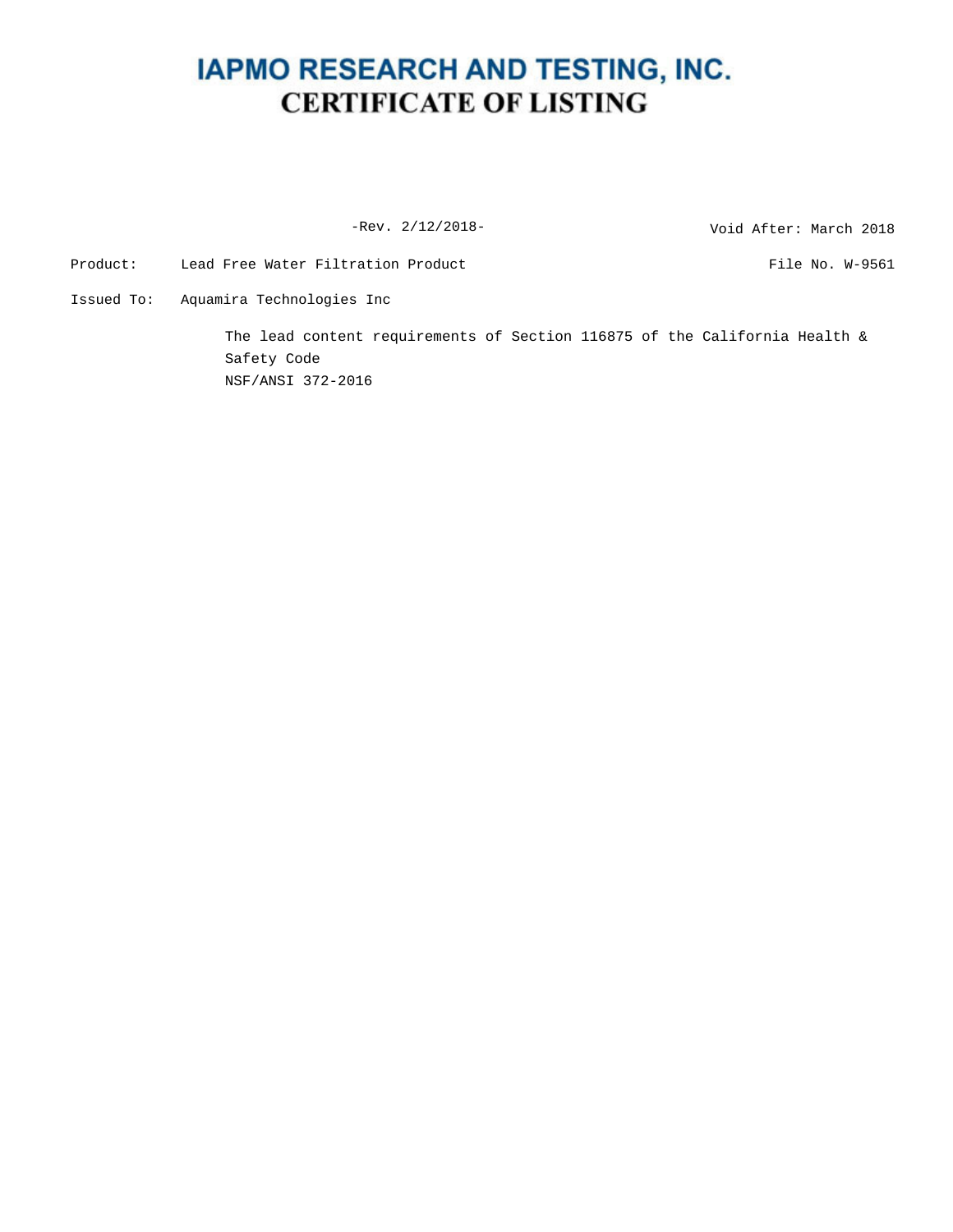### **IAPMO RESEARCH AND TESTING, INC. CERTIFICATE OF LISTING**

-Rev. 2/12/2018- Void After: March 2018

Product: Lead Free Water Filtration Product File No. W-9561

Issued To: Aquamira Technologies Inc

MODELS:

| Model<br>Number | Description                                    |  |  |  |
|-----------------|------------------------------------------------|--|--|--|
| 67005           | Frontier Straw                                 |  |  |  |
| 67006           | Frontier Pro Ultralight Filter                 |  |  |  |
| 67013           | Frontier Series III GRN Line Filter            |  |  |  |
| 67015           | Frontier Filtered Water Bottle GRN             |  |  |  |
| 67018           | Frontier Max Filtration System                 |  |  |  |
| 67019           | Frontier Series IV Red Line Filter             |  |  |  |
| 67020           | Frontier Series IV GRN Line Filter             |  |  |  |
| 67022           | Frontier Max Filtration System                 |  |  |  |
| 67026           | Frontier Filtered Water Bottle RED             |  |  |  |
| 67027           | Frontier Series II GRN Line Filter             |  |  |  |
| 67028           | Frontier Series II RED Line Filter             |  |  |  |
| 67031           | Frontier Plus Replacement Filter               |  |  |  |
| 67033           | Frontier Plus Home Emergency Water Storage Kit |  |  |  |
| 67106           | Frontier Pro Ultralight Filter Tactical        |  |  |  |
| 67109           | Frontier Straw Tactical                        |  |  |  |
| 67250           | Emergency Straw Filter 2 pk                    |  |  |  |
| 67252           | WB Bag to Bag Filter Kit                       |  |  |  |
| 67254           | WB Series II GRN Line Filter                   |  |  |  |
| 67256           | Filtered Water Bottle GRN                      |  |  |  |
| 67257           | Emergency Pump and Filter Kit                  |  |  |  |
| 67258           | WB Filtered Water Bottle RED                   |  |  |  |
| 67259           | WB Series II RED Line Filter                   |  |  |  |
| 67260           | Water Storage Kit 60 gal w Filter              |  |  |  |
| 67261           | Water Storage Kit 60 gal                       |  |  |  |
| 67262           | Water Storage Kit (Red-II-120)                 |  |  |  |